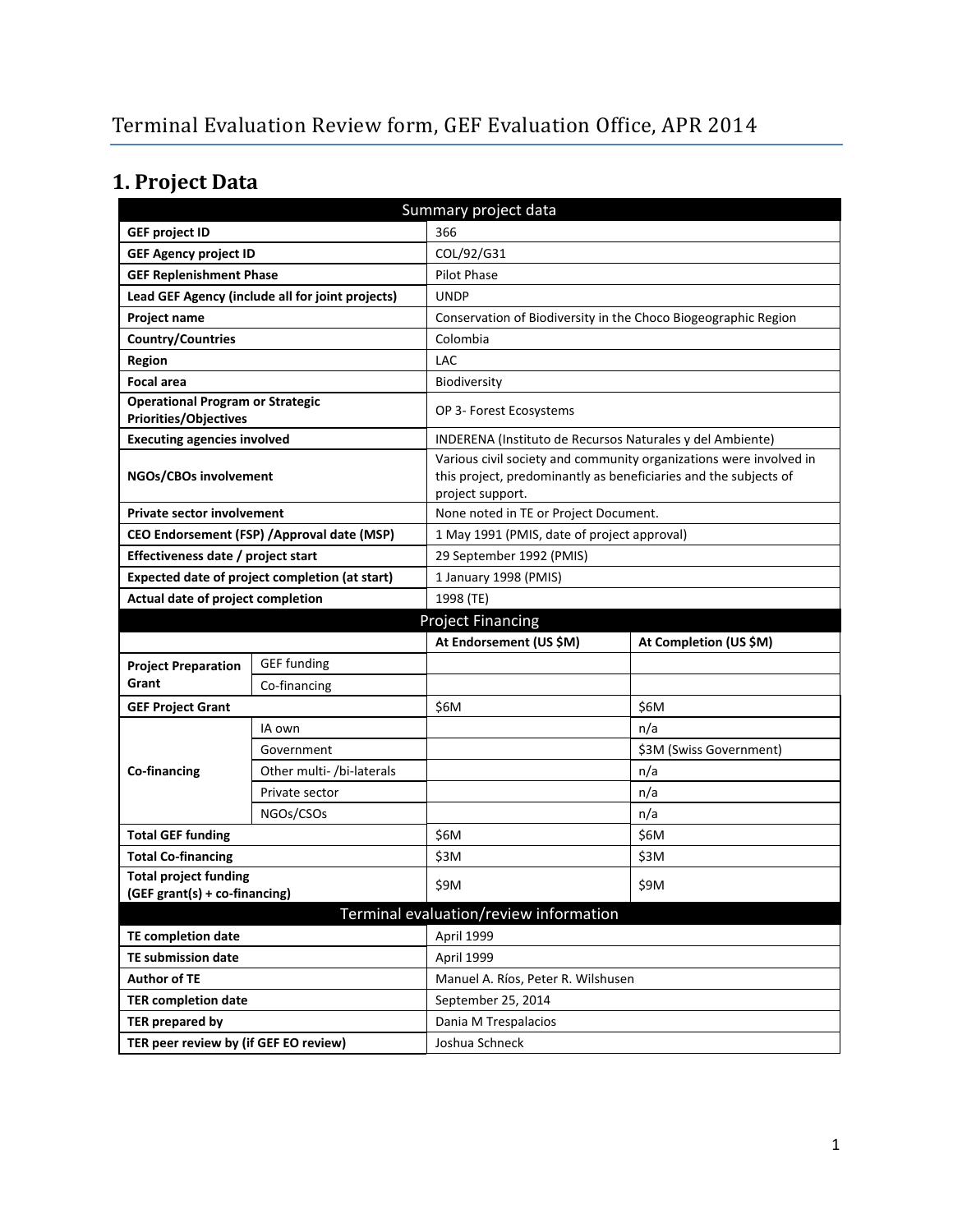| <b>Criteria</b>                                  | <b>Final PIR</b> | <b>IA Terminal</b><br><b>Evaluation</b> | <b>IA Evaluation</b><br><b>Office Review</b> | <b>GEF EO Review</b> |
|--------------------------------------------------|------------------|-----------------------------------------|----------------------------------------------|----------------------|
| <b>Project Outcomes</b>                          | n/a              | N/R                                     | N/R                                          | MS                   |
| <b>Sustainability of Outcomes</b>                | n/a              | N/R                                     | N/R                                          |                      |
| <b>M&amp;E Design</b>                            | n/a              | N/R                                     | N/R                                          |                      |
| <b>M&amp;E</b> Implementation                    | n/a              | N/R                                     | N/R                                          | <b>MS</b>            |
| <b>Quality of Implementation</b>                 | n/a              | N/R                                     | N/R                                          | MU                   |
| <b>Quality of Execution</b>                      | n/a              | N/R                                     | N/R                                          | MS                   |
| <b>Quality of the Terminal Evaluation Report</b> | n/a              |                                         | N/R                                          |                      |

## **2. Summary of Project Ratings**

## **3. Project Objectives**

3.1 Global Environmental Objectives of the project:

The global environmental objective is the preservation of the biological richness of the Chocó Biogeographic Region of Colombia. (Project Document pg. 2) Colombia's biodiversity richness is particularly concentrated in the Chocó region and the neighboring Amazon, due to an unusual confluence of climactic, biophysical and socioeconomic factors. The region has the highest rainfall in the world, with very high concentrations of bird, mammal, reptile and plant species, and a high rate of endemic species. This has been the last region to undergo economic development, which has permitted the conservation of rich biodiversity that is now threatened with further development. (Project Document pg. 2-3)

#### 3.2 Development Objectives of the project:

The development objective of this project is to provide tools to the Chocó Biogeographic Region of Colombia that would enable the consolidation of a new development strategy, based on scientific knowledge. The project would identify biodiversity management options that will guarantee the sustainable use and protection of biodiversity, in concert with local communities. (Project Document pg. 33, TE pg. 6). Specific project outputs include greater knowledge of the region's biodiversity and socioeconomic character and pressures, increased community participation in governance and management, increased operational capacity of research and governance institutions, and the development of economically profitable and ecologically sustainable community projects.

3.3 Were there any **changes** in the Global Environmental Objectives, Development Objectives, or other activities during implementation?

**There were revisions to** the Global Development Objectives in this project. In 1995, two years after project start, and after an agreement between the project management and the representatives of Afro and Indigenous communities, the global objective was revised:

"The Biopacific Project would create a strategy for the knowledge, use, management and conservation of the biodiversity in the Colombian Pacific. This strategy would be incorporated into local, regional and national development policies, to protect the cultural and biological patrimony of the Nation and of the ethnic groups of the Colombian Pacific, and to build alternate development models." (TE pg. 18)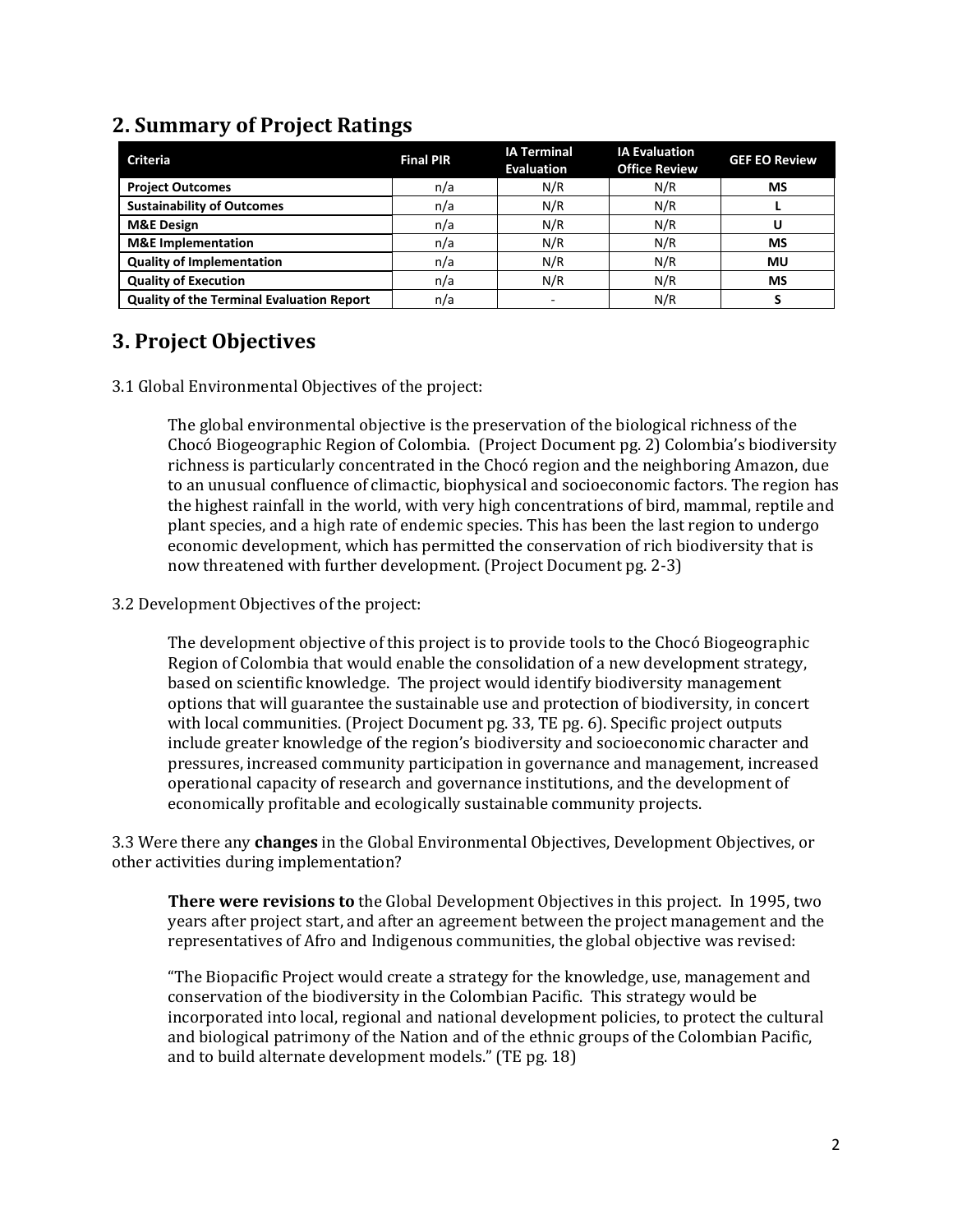In effect, there were few changes to the specific project objectives of the project. Rather, this revision of objectives reflects a change of focus, in which the engagement with community stakeholders and the contribution to stakeholder wellbeing gains importance. The result of this revision of objectives contributed to the final success of the project, as increased community participation also increased local ownership in project objectives.

# **4. GEF EO assessment of Outcomes and Sustainability**

Please refer to the GEF Terminal Evaluation Review Guidelines for detail on the criteria for ratings.

Relevance can receive either a Satisfactory or Unsatisfactory rating. For Effectiveness and Cost efficiency, a six point rating scale is used (Highly Satisfactory to Highly Unsatisfactory), or Unable to Assess. Sustainability ratings are assessed on a four-point scale: Likely=no or negligible risk; Moderately Likely=low risk; Moderately Unlikely=substantial risks; Unlikely=high risk. In assessing a Sustainability rating please note if, and to what degree, sustainability of project outcomes is threatened by financial, sociopolitical, institutional/governance, or environmental factors.

Please justify ratings in the space below each box.

| 4.1 Relevance | Rating: Satisfactory |
|---------------|----------------------|
|---------------|----------------------|

This project is consistent with the GEF's biodiversity focal area strategies and with the GEF's Operational Program for Forest Ecosystems (OP3). This project contributes to the conservation of biodiversity in Colombia's Chocó Biogeographic Region, a region with particularly high biodiversity richness, and a high rate of endemic species.

The project is also consistent with country priorities. The Project Document explains that Colombia's new environmental policy, which aims to preserve environmental richness for future generations, includes objectives on strengthening biodiversity knowledge through scientific investigation, and on generating alternative uses of national resources that are socially, economically and ecologically sustainable. (Project Document pg. 8) The project supports Colombia's new "Plan Pacífico" policy for the sustainable development of the Pacific region of Colombia, and the Pacific Forest Action Plan (Plan de Acción Forestal para el Pacífico, PAFC Pacífico). (Project Document pg. 9) The project will contribute to the National Plan for Prevention, Eradication and Control of Cholera; the Basic Primary Education Program; the Promotion and Diffusion of Culture Program; the Plan for Housing Improvement and Autoconstruction Credit; the National Rehabilitation Plan; the Integrated Development Plan for the Pacific (PLADEICOP); and various projects on behalf of indigenous communities. (Project Document pg. 9-12)

| 4.2 Effectiveness | Rating: Moderately Satisfactory |
|-------------------|---------------------------------|
|                   |                                 |

The actual project outcomes are commensurate with the expected outcomes as described in the Project Document, and correspond to the original project objectives. The TE reports that the majority of the planned activities were successfully accomplished under the 1995-1997 annual operative plan. (TE pg. 7, 35)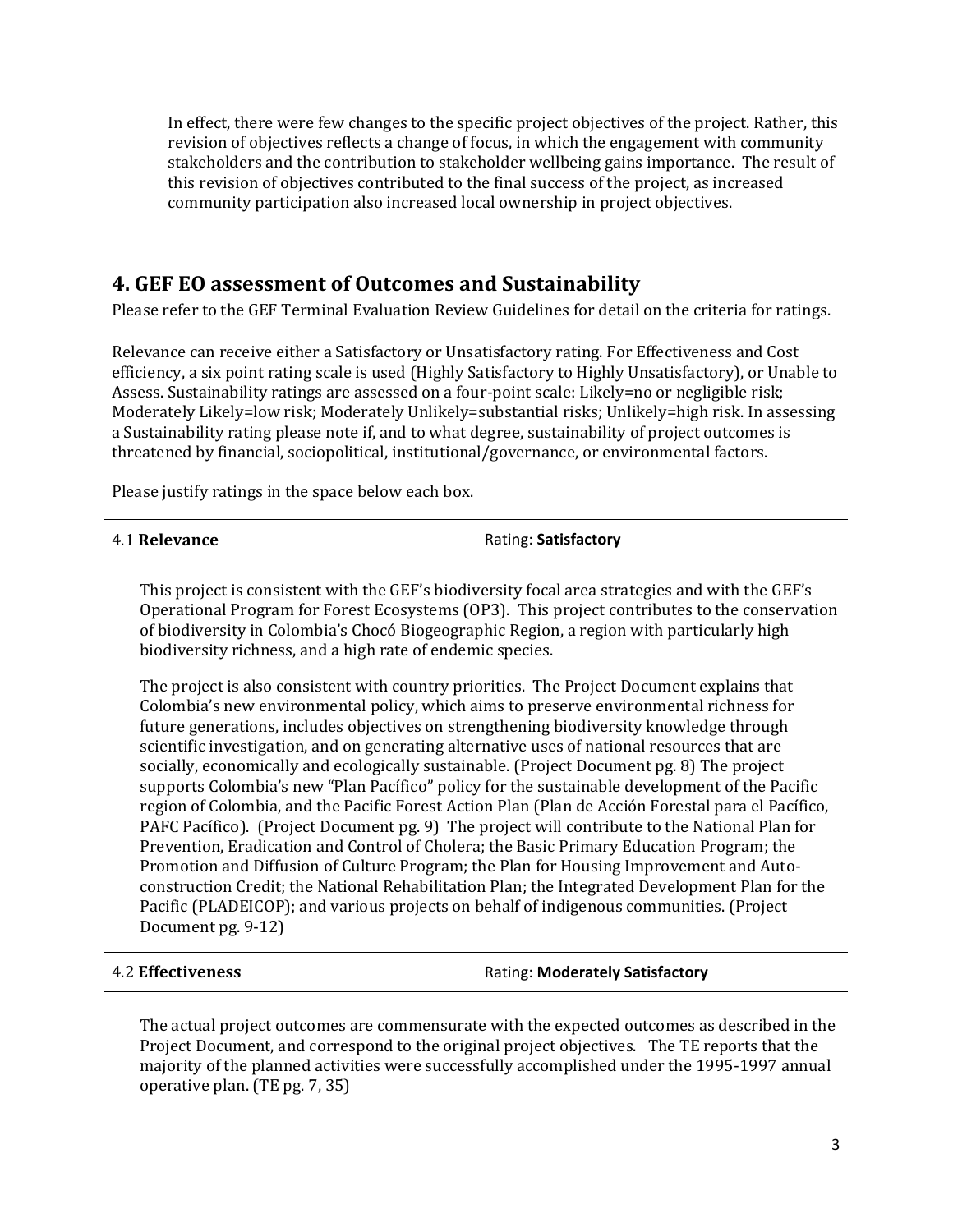The Project Document lists ten project objectives, 38 expected results and more than 100 specific activities. (Project Document pg. 33-50) During the course of the project, these ten project objectives were reorganized into four thematic areas of work: knowledge, valuation, mobilization, formulation. (TE pg. 28-29). Thus the TE lists the original ten project objectives organized by these four thematic areas, and does not list or speak directly about the expected results and specific activities prescribed in the Project Document.

The TE then lists specific accomplishments in each of four specific regions in which the project was implemented- El Chocó, El Valle del Cauca, Cauca, and Nariño- but does not tie these accomplishments to specific project objectives. (TE pg. 12-15)

The project's 10 objectives are listed below, with the TE's ratings for each objective. The notes column first provides a paragraph with explanatory justifications for ratings given by the TE. Then the TER reviewer lists specific regional accomplishments that supported that particular objective, in an effort to both link specific accomplishments to project objectives, and to determine whether there is sufficient evidence to justify the TE's ratings.

| <b>Objective</b>                                                                                                                                                                       | TE Rating (pg.<br>$10-11$ | <b>Justification &amp; Regional Accomplishments</b>                                                                                                                                                                                                                                                                                                                                                                                                                                                                                                                                                                                       |
|----------------------------------------------------------------------------------------------------------------------------------------------------------------------------------------|---------------------------|-------------------------------------------------------------------------------------------------------------------------------------------------------------------------------------------------------------------------------------------------------------------------------------------------------------------------------------------------------------------------------------------------------------------------------------------------------------------------------------------------------------------------------------------------------------------------------------------------------------------------------------------|
| 1- Develop a basic diagnosis of<br>the physical, biological and<br>anthropogenic factors that affect<br>the conservation and<br>management of the region's<br>biodiversity.            | Satisfactory              | The TE notes that the project produced important<br>information for the planning process. The TE<br>questions where or how this information will be<br>"appropriated" by the various planning processes, and<br>hypothesizes that the Instituto de Investigaciones del<br>Pacífico might be the adequate entity for this task.<br>$(TE \text{pg. } 8)$                                                                                                                                                                                                                                                                                    |
| 2- Characterize the biodiversity<br>of the region, and the structure<br>and functioning of its<br>ecosystems.                                                                          | Satisfactory              | The TE notes that the successful achievement of this<br>objective has enabled the successful achievement of<br>Objective #1. It also notes that the characterization of<br>the structure and function of ecosystems will be useful<br>beyond the life of this project. (TE pg. 8)<br>• Chocó: Permanent Research Zones established. (TE<br>pg. 12)<br>• Nariño: Scientific Expedition to the Mangrove Coastal<br>Corridor, including participatory activities with<br>communities. (TE pg. 14)<br>• Valle del Cauca: Activities to safeguard the local<br>culture (folklore, myths, legends, etc.), and to train<br>teachers. (TE pg. 13) |
| 3- In concert with local<br>communities, determine the<br>current and potential use of<br>biodiversity, and the economic<br>potential for the region's<br>inhabitants and the country. | Satisfactory              | The TE notes that the project had few but very<br>important "experiences" on export markets for<br>biodiversity resources, and on sustainable production<br>of wild animals. (TE pg.8)<br>• Chocó, Valle del Cauca: Evaluation of traditional<br>production systems. (TE pg. 12)<br>• Chocó, Valle del Cauca: Use of wild animals as<br>bioindicators to determine best land uses. (TE pg. 12)<br>• Cauca: Establishment of the Matamba and Guasa<br>Organizations Network of women led organizations                                                                                                                                     |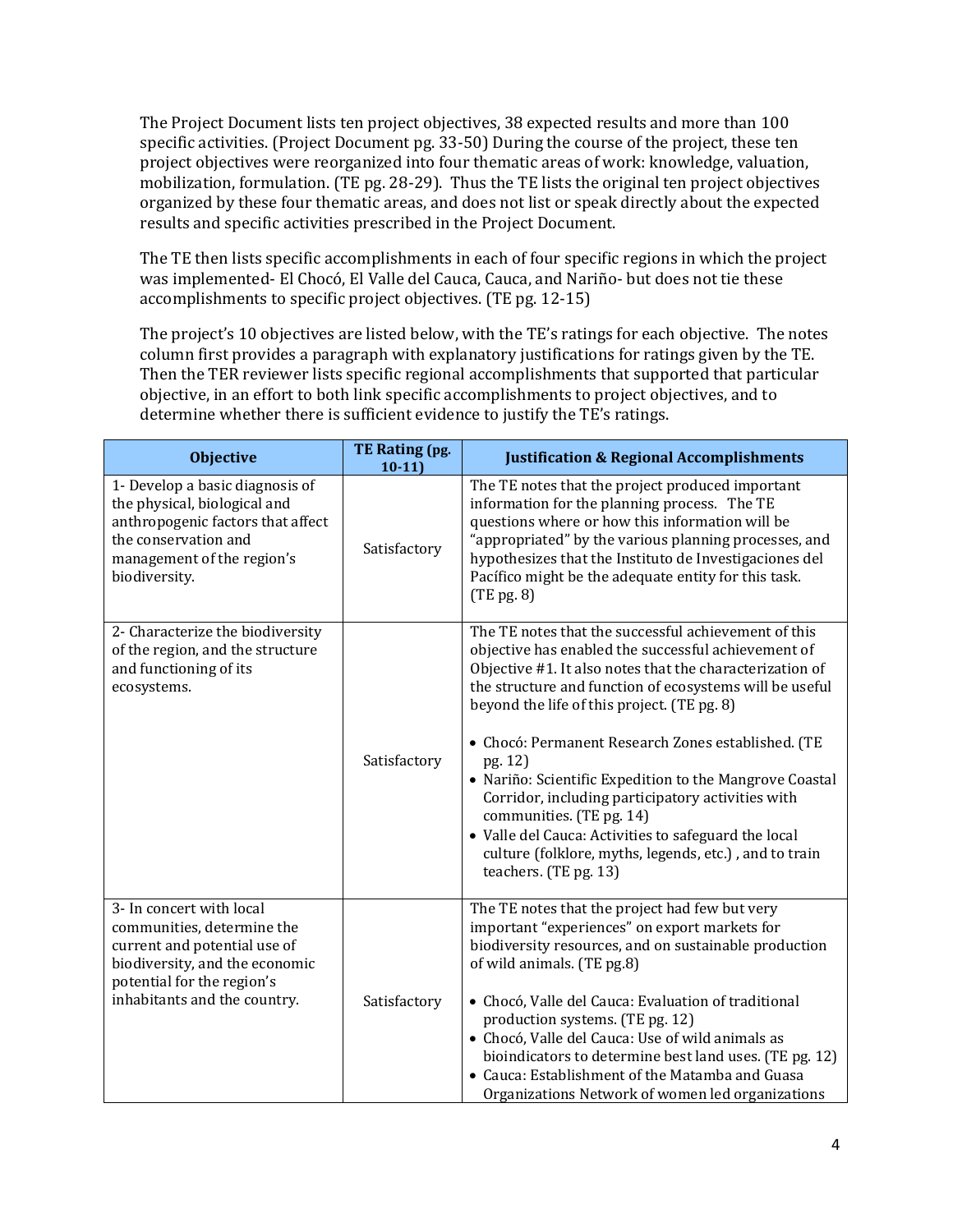|                                                                                                                                                                                                                                                                                |                        | that identify medicinal and nutritious plants, and<br>decrease dependence on imported products. (TE pg.<br>13)<br>• Nariño: Various evaluations of the impact of natural<br>resource extraction, including cacao, coconut, African<br>palm, shrimp aquaculture. (TE pg. 14)<br>· Nariño: Recovery of various traditional rice seed<br>lines (TE pg. 14)                                                                                                                                                                                                                                                                                                                                                                                                                                                                                                                                                                                                                                                       |
|--------------------------------------------------------------------------------------------------------------------------------------------------------------------------------------------------------------------------------------------------------------------------------|------------------------|---------------------------------------------------------------------------------------------------------------------------------------------------------------------------------------------------------------------------------------------------------------------------------------------------------------------------------------------------------------------------------------------------------------------------------------------------------------------------------------------------------------------------------------------------------------------------------------------------------------------------------------------------------------------------------------------------------------------------------------------------------------------------------------------------------------------------------------------------------------------------------------------------------------------------------------------------------------------------------------------------------------|
| 4- Develop and implement<br>economically profitable<br>community projects through the<br>design and experimentation with<br>models for forest management,<br>conservation land uses, alternate<br>production systems for<br>aquaculture, agroforestry and<br>animal husbandry. | Unsatisfactory         | The TE notes that the project's process for this<br>objective was lengthy and overly cautious, involving<br>initial assessments, identification processes and<br>experimental stages, and thus could not respond to<br>immediate local needs. The TE notes that, although a<br>cautionary approach is good practice, there are known<br>global demands for tropical natural resources (e.g.<br>sustainable products, local artisan crafts) that should<br>have guided experimental pilot projects from the start.<br>$(TE \text{pg. } 9)$                                                                                                                                                                                                                                                                                                                                                                                                                                                                     |
| 5- Enable community<br>participation, of both public and<br>private institutions, in project<br>implementation, especially in the<br>planning and zoning processes,<br>whose results would be<br>implemented after the project.                                                | Highly<br>Satisfactory | The TE notes that various organizations and persons<br>expressed concern over the lack of community<br>participation. The TE notes that the dialogue<br>established with Afro and Indigenous communities was<br>highly satisfactory, but that there is still no mechanism<br>that includes public institutions and the private sector.<br>According to the TE, even though the project took<br>almost three years in becoming involved in community<br>organizing processes, the project adapted to changing<br>circumstances and produced work plans in concert<br>with local groups. The TE notes that the project's<br>model of community participation ("el estilo PBP") has<br>and will have an influence on the planning and public<br>participation processes of regional development. (TE<br>pg. 9)<br>• Valle del Cauca: Participation processes were high<br>among local/regional groups during the formulation<br>of the Sustainable Development Plan for the Rio<br>Calima Watershed. (TE pg. 13) |
| 6- Contribute information to the<br>Ecological Zoning of the Chocó<br>Region, and to the formulation of<br>strategies for biodiversity<br>protection and sustainable<br>development.                                                                                           | Satisfactory           | The TE notes that the successful achievement of this<br>objective depends on the various planning entities<br>taking ownership of these zoning proposals, or<br>incorporating the information into planning processes.<br>(TE pg. 8) But the TE does not comment on whether<br>there is evidence that this crucial step was taken.<br>• Valle del Cauca: Identification of conservation zones<br>and restoration zones. (TE pg. 12<br>· Nariño: Strategic management plans formulated for<br>Gran Cumbal Community Reserve, Chimbuza Lagoon,<br>and Cortina Verde Mandela Natural Reserve. (TE pg.<br>14)                                                                                                                                                                                                                                                                                                                                                                                                     |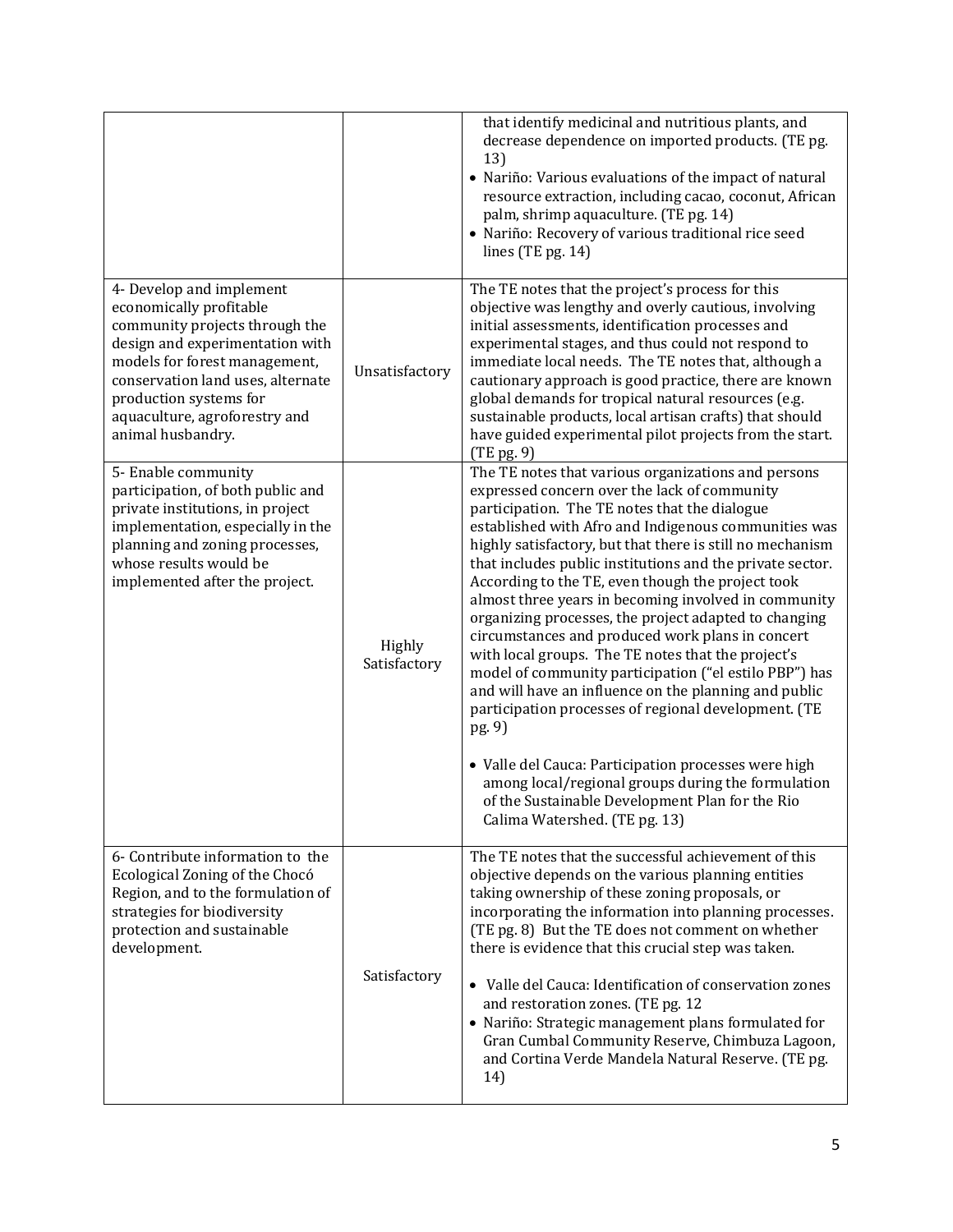| 7- Strengthen the capacity of<br>scientific, municipal, public and<br>community institutions, to<br>benefit the research,<br>management, protection and best<br>use of biodiversity. | Unsatisfactory | The TE notes that even 6 years after the start of the<br>project, it has had very little effect on the capacity of<br>scientific institutions, municipalities, public institutions<br>and communities in the region. The TE notes that the<br>project's Center for Information and Documentation is<br>not the best way to strengthen local and regional<br>organizations. The end users of the Center must learn<br>about its existence and be aware of their ability to<br>access the Center's resources any time. (TE pg. 9-10)<br>• Chocó: Training and capacity building of personnel as<br>observers of raptors as bioindicators. (TE pg. 12)<br>• Chocó: The Indigenous Biological Research Center of<br>Amené was established. (TE pg. 12)<br>• Chocó: Demand for educational activities established.<br>(TE pg. 12)<br>· Valle del Cauca: strengthening of local organizations<br>through participation in monitoring and evaluation<br>of resources, design of management plans,<br>structuring of management mechanisms, reactivation<br>of Ethnic Pathway Committees. (TE pg. 13)<br>• Cauca: 80 teachers trained in biodiversity and<br>environment issues. Environmental school projects<br>include native species protection and traditional<br>production. (TE pg. 13)<br>• Cauca: 200 people trained in issues of law, women<br>and the environment, now better prepared to<br>participate in local/regional development. (TE pg.<br>13)<br>• Cauca: Strengthening of: ASPPRODESA organization<br>of the Saija River; Santa Bárbara del Mar feminine<br>organization; formation of the Rio Timbiquí<br>Territorial Ethnic organization; Mangrove<br>Management Plan in Santa Bárbara del Mar, and the<br>Territorial and Sociocultural Diagnostic of the<br>Eperara-Siapidara People. (TE pg. 14) |
|--------------------------------------------------------------------------------------------------------------------------------------------------------------------------------------|----------------|--------------------------------------------------------------------------------------------------------------------------------------------------------------------------------------------------------------------------------------------------------------------------------------------------------------------------------------------------------------------------------------------------------------------------------------------------------------------------------------------------------------------------------------------------------------------------------------------------------------------------------------------------------------------------------------------------------------------------------------------------------------------------------------------------------------------------------------------------------------------------------------------------------------------------------------------------------------------------------------------------------------------------------------------------------------------------------------------------------------------------------------------------------------------------------------------------------------------------------------------------------------------------------------------------------------------------------------------------------------------------------------------------------------------------------------------------------------------------------------------------------------------------------------------------------------------------------------------------------------------------------------------------------------------------------------------------------------------------------------------------------------------------------------------------------------------|
| 8- Establish a dynamic<br>communications system in the<br>operations of the project,<br>including communication of<br>project results to scientific and<br>national audiences.       | Not Rated      | The TE does not list Objective 8, nor does it discuss it<br>or rate it. Listed below are project achievements that<br>support this particular objective.<br>• Chocó: Importance and value was given to journalists<br>and communicators (TE pg. 12)<br>• Valle del Cauca: Training of community leaders in<br>design, production and distribution of<br>communication resources. (TE pg. 13)<br>• Cauca: Communication Committees established in                                                                                                                                                                                                                                                                                                                                                                                                                                                                                                                                                                                                                                                                                                                                                                                                                                                                                                                                                                                                                                                                                                                                                                                                                                                                                                                                                                   |
|                                                                                                                                                                                      |                | Puerto Saija, Timbiquí, Noanamito, Naranjo Micay,<br>Guapi. (TE pg. 13)                                                                                                                                                                                                                                                                                                                                                                                                                                                                                                                                                                                                                                                                                                                                                                                                                                                                                                                                                                                                                                                                                                                                                                                                                                                                                                                                                                                                                                                                                                                                                                                                                                                                                                                                            |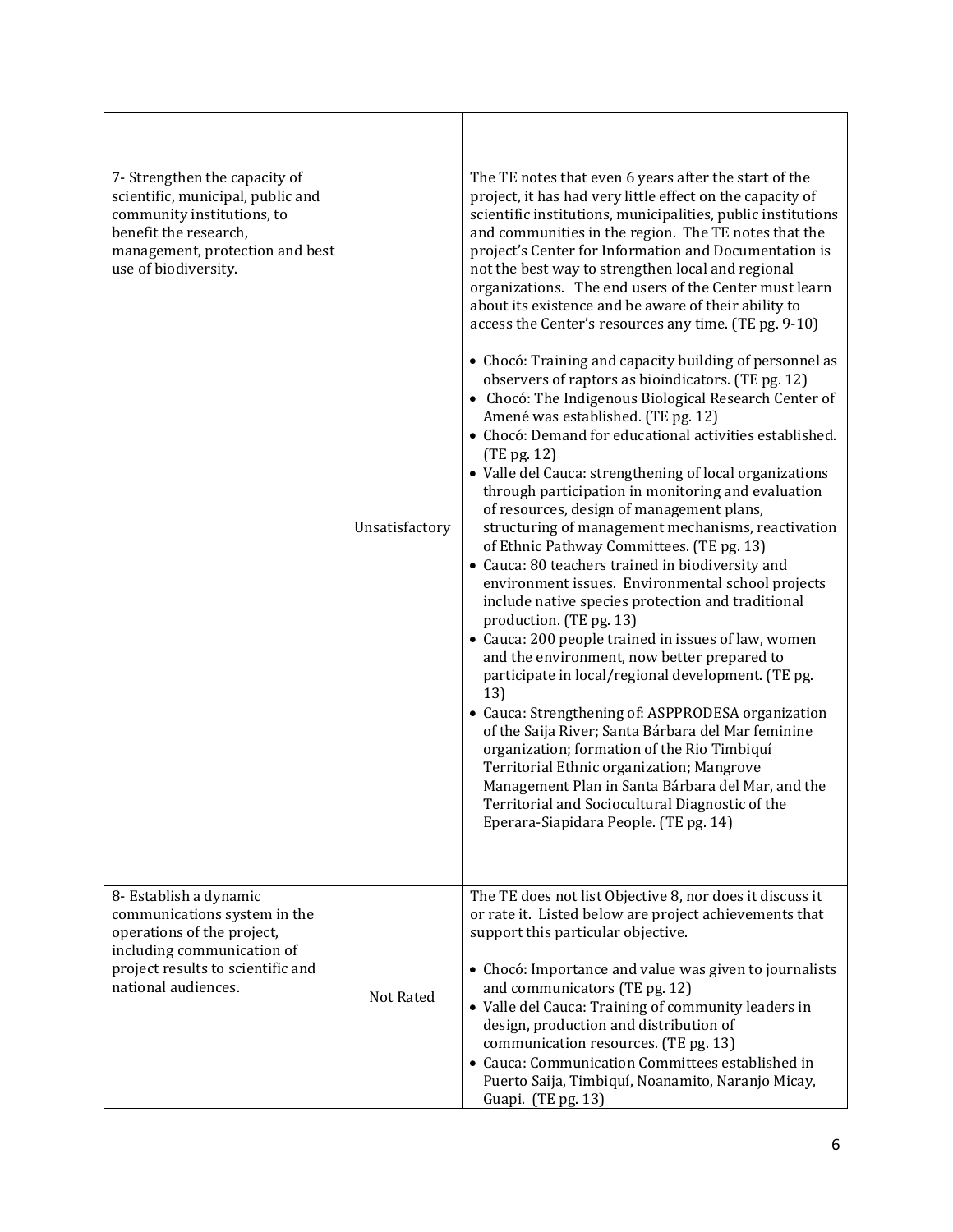| 9- Consolidate the legal base for<br>definitions, policies and<br>strategies on land use, tenancy<br>and ownership in the Colombian<br>Pacific, and on biodiversity<br>protection as regards patents<br>and intellectual property. | Satisfactory           | The TE evaluators note that they have not been able to<br>directly observe the achievement of this objective, but<br>that they consider the objective satisfactorily<br>accomplished due to content included in the<br>UNDP/GEF PIR Report 98. This report is not available<br>to the TER reviewer. The TE notes that the project has<br>had an important role in the identification of complex<br>challenges involved in land tenancy and land use<br>issues, and on issues of biodiversity protection as<br>regards patents and intellectual property. The TE<br>notes that adequate involvement in these two issues<br>was beyond the reach of this project, even though these<br>two issues are very important to Afro and Indigenous<br>communities. (TE pg. 9) |
|------------------------------------------------------------------------------------------------------------------------------------------------------------------------------------------------------------------------------------|------------------------|----------------------------------------------------------------------------------------------------------------------------------------------------------------------------------------------------------------------------------------------------------------------------------------------------------------------------------------------------------------------------------------------------------------------------------------------------------------------------------------------------------------------------------------------------------------------------------------------------------------------------------------------------------------------------------------------------------------------------------------------------------------------|
| 10 - Develop the Work Plan for<br>the Second Phase of the project.                                                                                                                                                                 | Highly<br>Satisfactory | The second phase of this project will be carried out by<br>the Instituto de Investigaciones del Pacífico (IIAP).<br>This Institute, created by the project, had developed a<br>strategic plan to implement the second phase of the<br>project by the first phase's completion. (TE pg. 10)                                                                                                                                                                                                                                                                                                                                                                                                                                                                           |

Of the original 10 project objectives, the TE rates 2 as highly satisfactory, 5 as satisfactory, 2 as unsatisfactory, and fails to rate objective 8. However, a closer look at the successful activities supporting objectives 7 and 8 (rated unsatisfactory, and not rated, respectively, by the TE) indicate that the project was successful in furthering both objectives 7 and 8. A closer look at the notes for objectives 4 and 9 reveals that the TE does not provide any evidence for successful project activities that would contribute to these objectives, thus these project components should be considered incomplete or unsatisfactory. Thus, it seems 8 project components were successfully achieved, and 2 were not.

This project consisted of a group of activities that aimed to enable the protection and sustainable use of biodiversity in the Colombian Pacific. The TE summarizes the main accomplishments of this project as:

- Greater and better scientific knowledge of the region (TE pg. 35)
- Evaluation of the natural and human pressures in the region (TE pg. 36)
- Pilot projects for intelligent use of biodiversity (TE pg. 36)
- Proposed natural areas for protection or for use of wild resources (TE pg. 36)
- Support for the establishment of indigenous scientific infrastructure. (TE pg. 36)

These accomplishments fulfill many of the objectives and ultimate goals of this project.

The Project Document specified that community engagement and participation was to be a major component and end goal of the project, but it did not provide any strategy or methodology to achieve this component, and did not incorporate this component into the structure of the project. (TE pg. 18) The TE describes that the project team eventually developed a participatory approach throughout project implementation. This was a laudable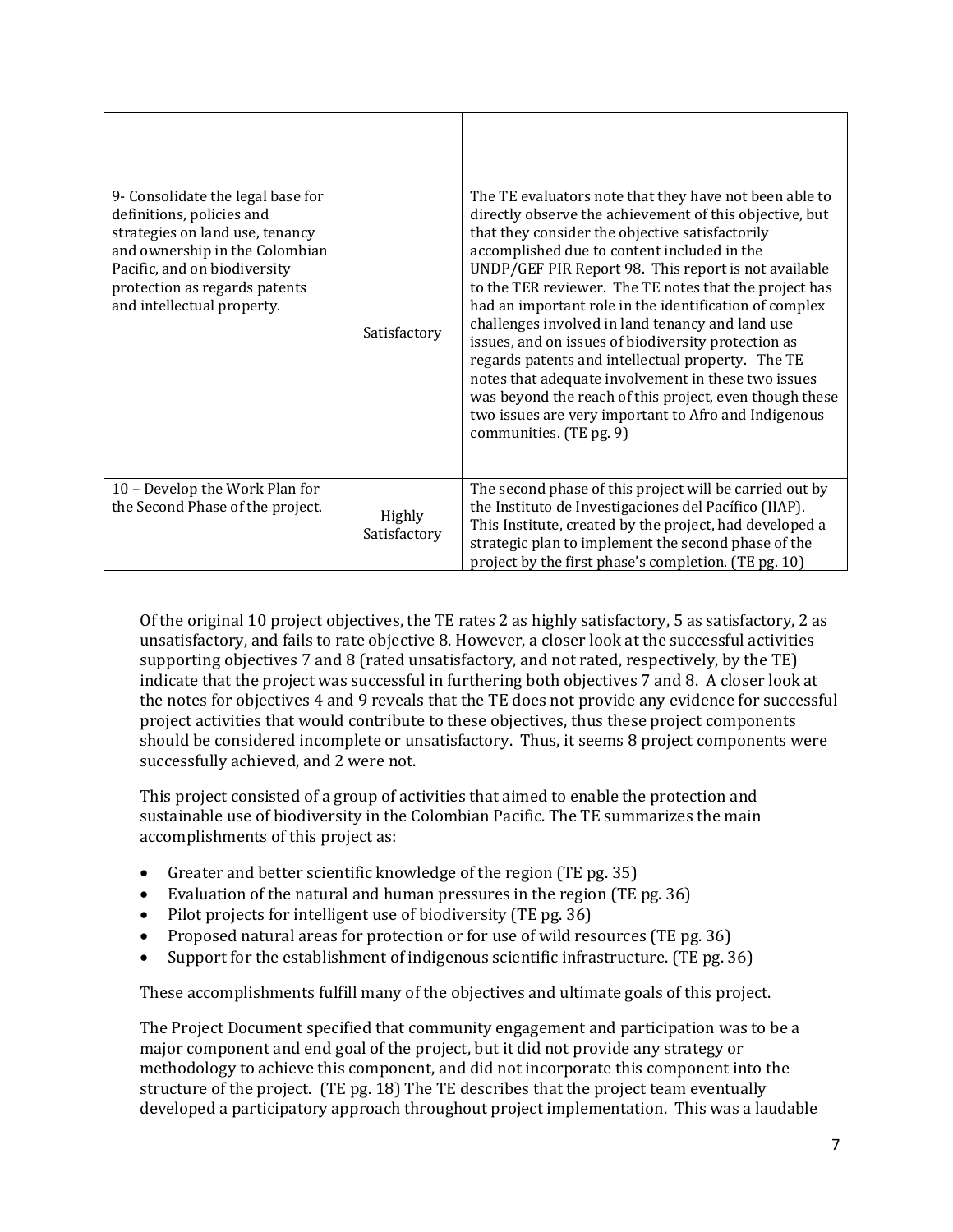accomplishment, particularly because it was forged through trial and error and with no existing guide.

Despite the difficulties faced with inadequate and overly ambitious project design, slow and problematic project implementation, and a difficult socio-political environment, this project accomplished most of its objectives, and secured support and resources for a second phase. The project had moderate shortcomings in its effectiveness, and thus project effectiveness is rated as moderately satisfactory.

| 4.3 Efficiency | <b>Rating: Moderately Unsatisfactory</b> |
|----------------|------------------------------------------|
|----------------|------------------------------------------|

The TE states that project implementation and execution were continuously plagued with delays and faulty project execution, cancelled and incomplete agreements, and a lack of information in the establishment of budget limits for agreed projects. (TE pg. 16) Because of many unexpected and unanticipated challenges, the unplanned additional costs of personnel and financial resources were very high. (TE pg. 15) Project implementation was problematic and slow due to a faulty initial project design, a difficult socio-political environment, and a lack of initial capacity of implementing agencies.

The TE reports that the total budget of \$9 million USD was used in the following way: 35% for project personnel, 33% for subcontractors, 12% for capacity building, 7% for equipment, 5% for publications and reports, 3% for administration, 5% for miscellaneous costs. (TE pg. 7, 35). Although the TE does not suggest any misuse of funds, it does not clarify what these funds were used for.

Despite the achievements of this project, the TE very clearly documents noticeable shortcomings in project efficiency, including severe project delays and inefficiencies. Thus project efficiency is rated as moderately unsatisfactory.

| 4.4 Sustainability | Rating: Likely |
|--------------------|----------------|
|--------------------|----------------|

The TE does not explicitly discuss the sustainability of project activities. Project sustainability is only directly discussed on page 92, as the TE explains that the Colombia government agreed to implement the "Program for the Sustainable Use and Conservation of Biodiversity in the Colombian Biogeographic Pacific Region" after 1998, to ensure the sustainability of the progress achieved during this Biogeographic Pacific Project. (TE pg. 92) During the approval of the project document, the Colombian government committed US\$3 million towards an expected second phase of this project, to which this project would represent the first phase. (Project Document pg. 1, TE pg. 6)

Due to the high success rate of many of the project's activities, and to the already existing funds and agreements for a second phase of the project, the sustainability of the achievements of this project is rated as likely.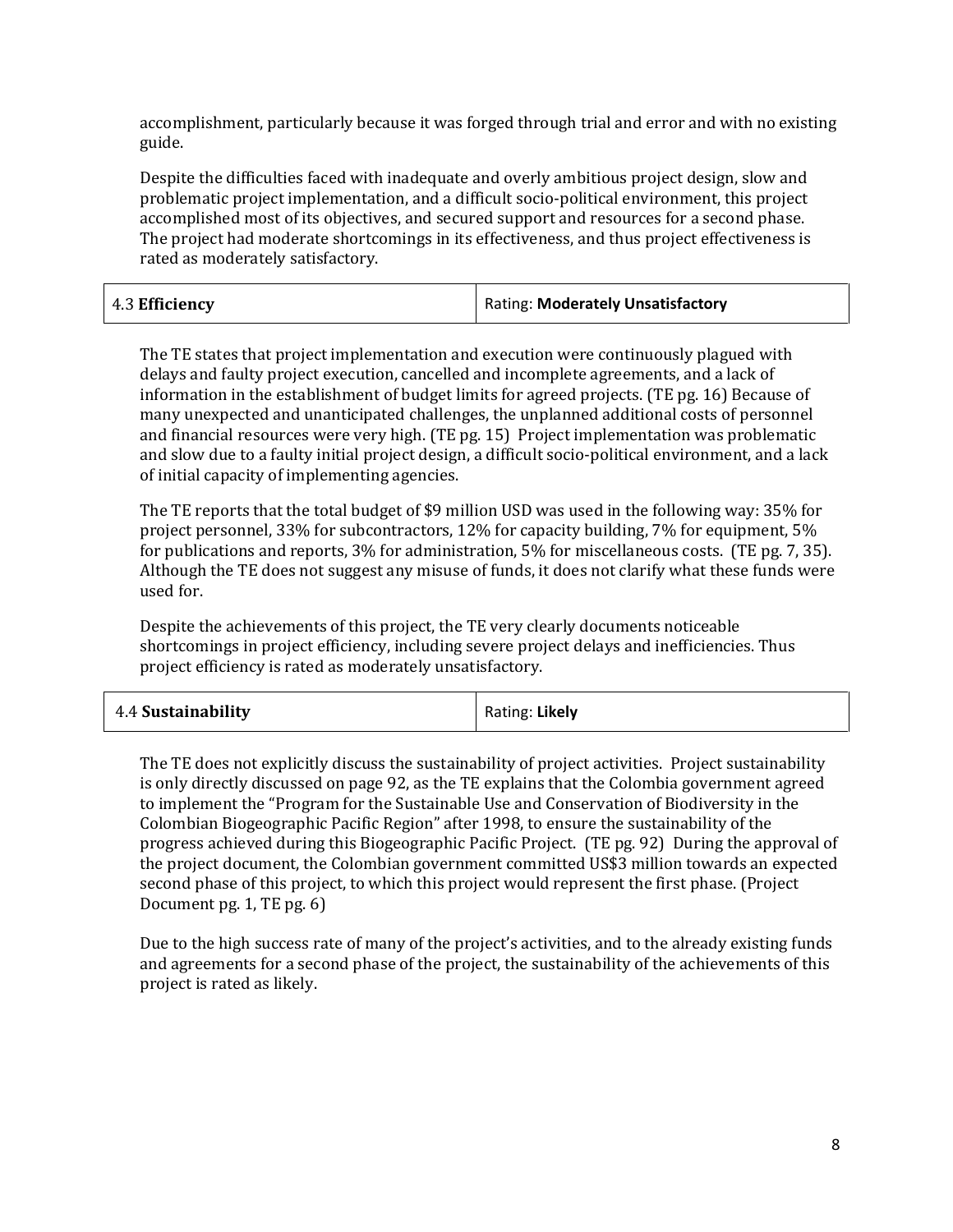# **5. Processes and factors affecting attainment of project outcomes**

5.1 Co-financing. To what extent was the reported co-financing essential to the achievement of GEF objectives? If there was a difference in the level of expected co-financing and actual co-financing, then what were the reasons for it? Did the extent of materialization of co-financing affect project's outcomes and/or sustainability? If so, in what ways and through what causal linkages?

The co-financing amount of \$3 million USD represented 1/3 of the total project budget, thus cofinancing was essential to the achievement of GEF objectives. There was no difference between expected and actual co-financing.

5.2 Project extensions and/or delays. If there were delays in project implementation and completion, then what were the reasons for it? Did the delay affect the project's outcomes and/or sustainability? If so, in what ways and through what causal linkages?

The TE describes that project implementation and execution was continuously plagued with delays and faulty project execution, cancelled and incomplete agreements, and a lack of information in the establishment of budget limits for agreed projects. (TE pg. 16) The project delays

5.3 Country ownership. Assess the extent to which country ownership has affected project outcomes and sustainability? Describe the ways in which it affected outcomes and sustainability, highlighting the causal links:

By the time of project approval, the Colombian Government had committed \$3 million USD towards a second phase of the project that would begin immediately after project completion. The TE confirms that this commitment was being honored by project end. This commitment, combined with the high relevance of this project to many other Colombian policies and programs, indicates that there is significant country ownership of this project. The TE does not discuss whether or how this country ownership affects project outcomes, although it certainly does affect project sustainability in a positive way.

### **6. Assessment of project's Monitoring and Evaluation system**

Ratings are assessed on a six point scale: Highly Satisfactory=no shortcomings in this M&E component; Satisfactory=minor shortcomings in this M&E component; Moderately Satisfactory=moderate shortcomings in this M&E component; Moderately Unsatisfactory=significant shortcomings in this M&E component; Unsatisfactory=major shortcomings in this M&E component; Highly Unsatisfactory=there were no project M&E systems.

| 6.1 M&E Design at entry | <b>Rating: Unsatisfactory</b> |
|-------------------------|-------------------------------|
|-------------------------|-------------------------------|

The Project Document states that the project would be subject to monitoring and evaluation by the "administrative agencies", including the GEF STAP (Scientific and Technical Advisory Panel), and recommends the following activities (Project Document pg. 54-55)

- the project's Technical Committee would act as a monitoring and evaluation mechanism
- the Directive Committee and GEF personnel would lead evaluations each semester (the specific timing of a semester is not specified in the Project Document). The project's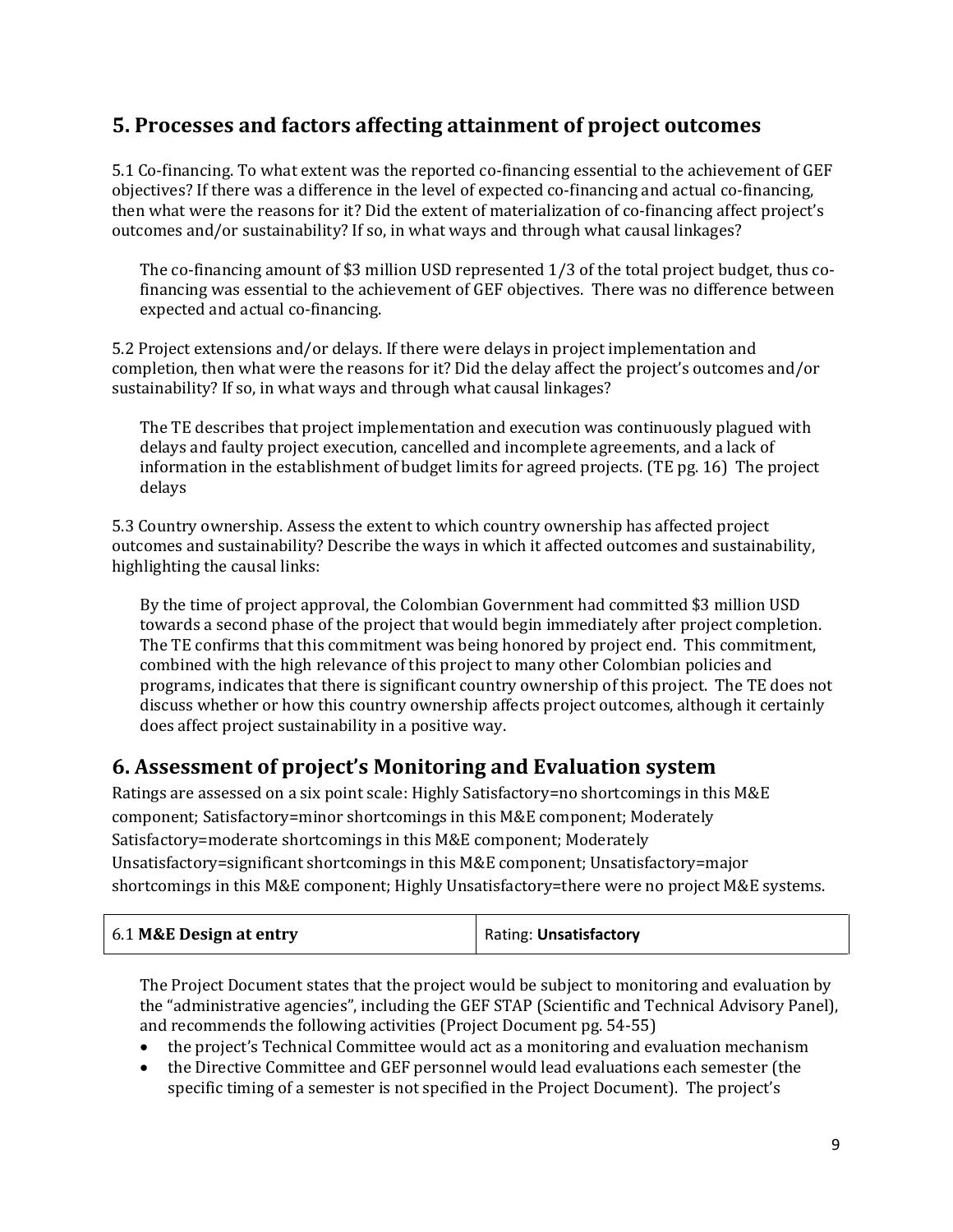national coordinator would submit an evaluation report at each of these semester evaluations.

- the project would create a final report (terminal evaluation), and a work plan for the second phase of the project
- the project's progress would be reported to the GEF-UNDP periodically through reports prepared by the national coordinator

Project Document's recommended monitoring and evaluation strategy is vague and insufficient,. . The TE states that the Project Document does not provide any specific strategy for monitoring and evaluation, and comments that this lack of monitoring program exemplifies the disconnect between the group that designed the project, and the socio-economic and political conditions of the project area. (TE pg. 18, 19) The Project Document does not include an assigned budget or specific timelines for evaluation deliverables, and does not stress the importance of these activities.

Thus, M&E Design at entry is rated unsatisfactory.

| 6.2 M&E Implementation | Rating: Moderately Satisfactory |
|------------------------|---------------------------------|
|------------------------|---------------------------------|

As noted above, the Project Document did not provide an adequate monitoring and evaluation strategy, thus during the first two years of the project, there was no strategic M&E system. Instead the project followed a methodology of trial and error that, combined with contextual challenges, severely delayed the project's execution. (TE pg. 16)

Towards the end of 1994, the project's technical team established an interactive monitoring program with the support of COSUDE (Swiss Cooperation for Development, a Swiss consulting group). The new monitoring program created innovative elements, including a financial management system and project execution system that interacted with each other, and socialization and auto-evaluation activities with community subcontractor groups. (TE pg. 16, 19) The TE comments on the notable ability of the project to develop a monitoring and evaluation system during project implementation that is useful enough to be replicated in other contexts. (TE pg. 19)

The project's first external evaluation severely criticized the lack of participation and shared decision making by representatives of the Afro and Indigenous communities, particularly as this was one of the main goals of this project. As a result, each new annual operative plan proposed new processes to increase community participation. (TE pg. 17) The project succeeded in establishing a dialogue with representatives of the Afro and Indigenous community organizations, and this dialogue in turn informed subsequent annual operative plans. The TE notes that this is an important accomplishment for the project, as it created a method for future interventions in the region. (TE pg. 17)

In summary, during implementation the project developed a useful and replicable monitoring and evaluation plan, and continually revised its strategies and operations based on stakeholder feedback to adapt to conditions and improve its effectiveness. This is commendable especially because the project began with no M&E system to speak of. Thus M&E implementation is rated moderately satisfactory.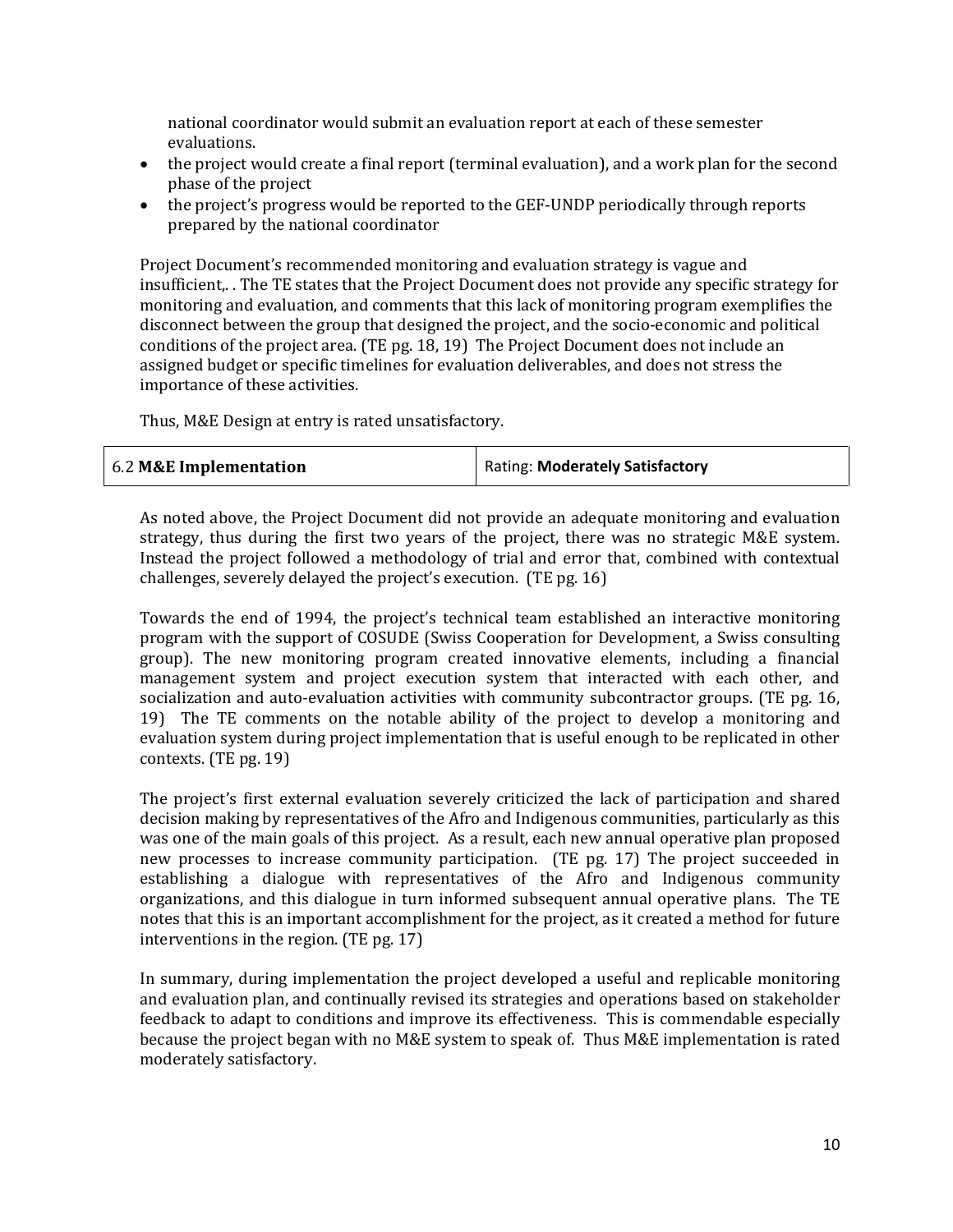# **7. Assessment of project implementation and execution**

Quality of Implementation includes the quality of project design, as well as the quality of supervision and assistance provided by implementing agency(s) to execution agencies throughout project implementation. Quality of Execution covers the effectiveness of the executing agency(s) in performing its roles and responsibilities. In both instances, the focus is upon factors that are largely within the control of the respective implementing and executing agency(s). A six point rating scale is used (Highly Satisfactory to Highly Unsatisfactory), or Unable to Assess.

Please justify ratings in the space below each box.

| 7.1 Quality of Project Implementation | Rating: Moderately Unsatisfactory |
|---------------------------------------|-----------------------------------|
|---------------------------------------|-----------------------------------|

It is important to note that the TE very rarely distinguishes between the performance of the UNDP as the project implementer, and the performance of INDERENA as the project executor. Instead, the TE refers to PBP, or Biopacific Project, as one entity, containing both representatives of UNDP and INDERENA. One exception appears on pg. 20: "The necessary and permanent links between the Biopacific Project, the UNDP, and the Ministry of Environment produced a bureaucratic jam for the disbursement of funds during the annual operative plan of 1995-1997. The subcontracting of community groups was a new strategy for all three principal actors."

To rate project implementation, we begin with a problematic Project Document that prescribed very ambitious goals- including the integration of activities and processes between civil society, indigenous communities , and government institutions- with either vague or inexistent pathways to achieve these goals. (TE pg. 18, 19, 20) The TE explains that the Project Document was created by a small group of technical experts with little consultation with stakeholders. This faulty project design did not provide a process to ensure that the project would be responsive to regional dynamics during implementation. (TE pg. 20) As a result of an overly ambitious project design, an unnecessary investment of time and resources spent in organizing the executive structure of the project caused delays in the start of the project. The TE comments that these delays weakened the image of the GEF as an efficient and effective contributor to national/regional development. (TE pg. 18)

Project implementation was in general very slow, due to a rapidly changing socio-political and institutional environment, and to the "confusion" caused by a vague and ambitious Project Document. During the first two years, there was a high turnover rate in the project management staff, which caused unexpected delays in the information and consultative processes with higher level management. Because of the failure to create an efficient system to channel funds and resources, the majority of activities of the Biopacific Project were stalled for many months. (TE pg. 20)

During project implementation, and with each new annual operating plan, many of these challenges and problems were slowly addressed. The original objectives, expected results and specific activities of the Project Document were streamlined during the first two years of the project, into various objectives grouped under 4 thematic areas. Subsequent annual operating plans included an innovative and participatory approach that "established an important methodology for future projects in the region". In particular, changes implemented after the annual operating plan of 1995-1997 transformed community participation from a method to an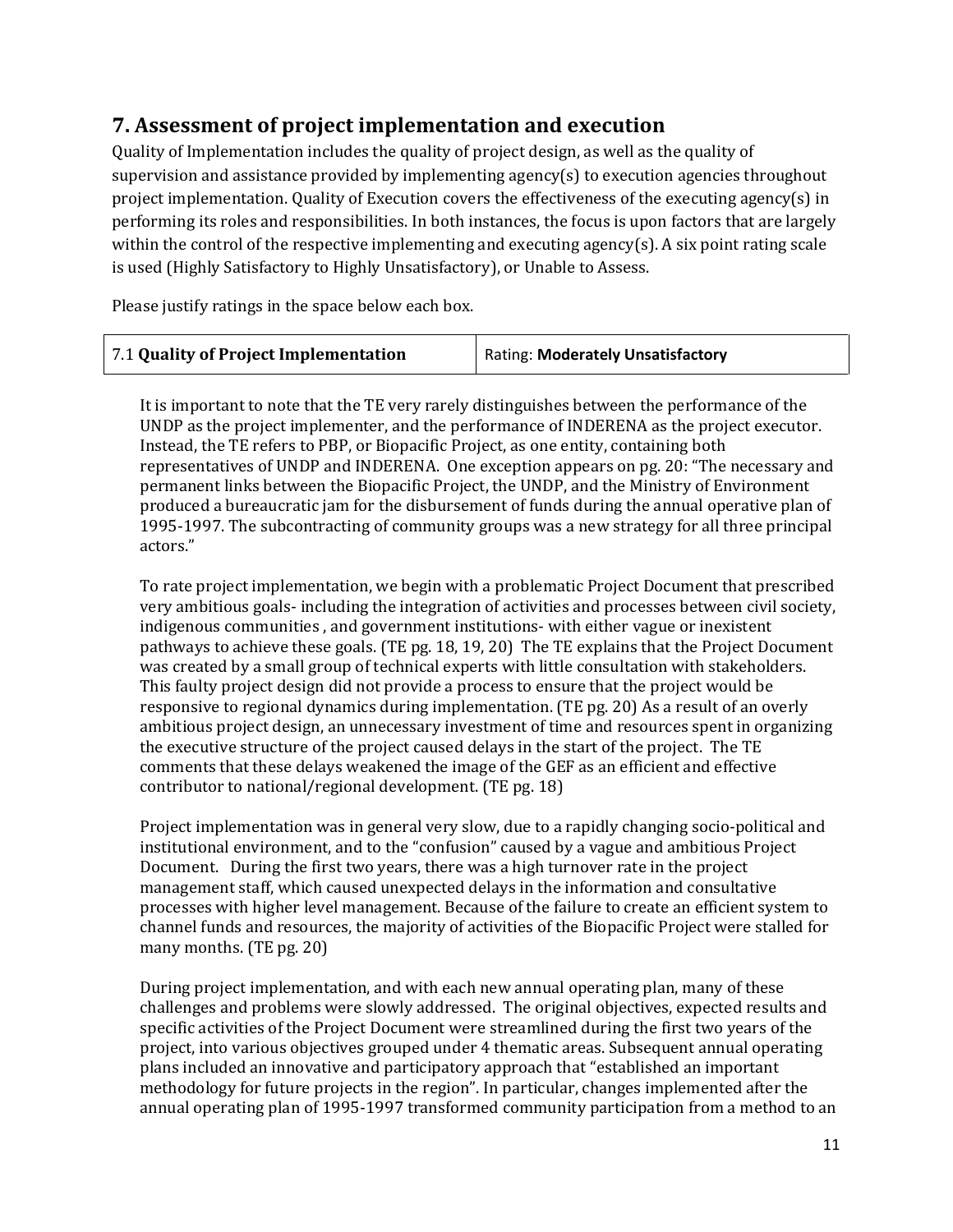end goal, in line with the project's original goals. (TE pg. 20) The project created the Regional Advisory Committees and included ethnic organizations in decision making processes. New project organizational entities were created with flexible structures and inclusive participation. (TE pg. 20) These adaptive changes had a positive effect on project functioning, as pressure was placed on budget resources to ensure the execution of important activities. (TE pg. 15)

But despite the improvement in planning processes, the project experienced delayed and faulty project execution, cancelled and incomplete agreements, and a lack of information in the establishment of budget limits for agreed projects. (TE pg. 16) On account of noticeable shortcomings, project implementation is rated as moderately unsatisfactory.

| 7.2 Quality of Project Execution | Rating: Moderately Satisfactory |
|----------------------------------|---------------------------------|
|----------------------------------|---------------------------------|

The TE describes project execution and management as in a constant state of adaptation to socio-political and institutional change. During the first two years, the project lacked a systemic management strategy to integrate the diverse components of the project and guide project actions. It became evident that the operative capacity of the technical, administrative and management structures were overwhelmed by the territorial and socio-economic complexity of the project area. (TE pg. 15) Perhaps because of this reason, a coordination-information mechanism prescribed by objective 8 was never realized.

After the restructuring of the project in 1995 and the third annual operative plan, the management capacity of the project increased: territorially based programs increased programmatic integration; the operative plan became a planning tool; there was an internal monitoring system with a database; and there was a wider team making decisions. (TE pg. 16)

The TE attributes the ability of the project to survive diverse socio-political and administrative challenges to the project's team, characterized by high capacity and dedication. (TE pg. 19) The TE notes that the high quality and positive predisposition of the executing team minimized much of the tension caused by the difficulties and complications that faced the execution of this project. (TE pg. 16)

When considering the poor project design, high turnover rate in project management, and general inefficient or ineffective project management and direction, it is notable that the project was completed by the expected completion date, that most objectives were successfully completed, and that the project provided a base on which to continue the planned operations of phase 2. Project execution is rated as moderately satisfactory on balance.

### **8. Assessment of Project Impacts**

*Note - In instances where information on any impact related topic is not provided in the terminal evaluations, the reviewer should indicate in the relevant sections below that this is indeed the case and identify the information gaps. When providing information on topics*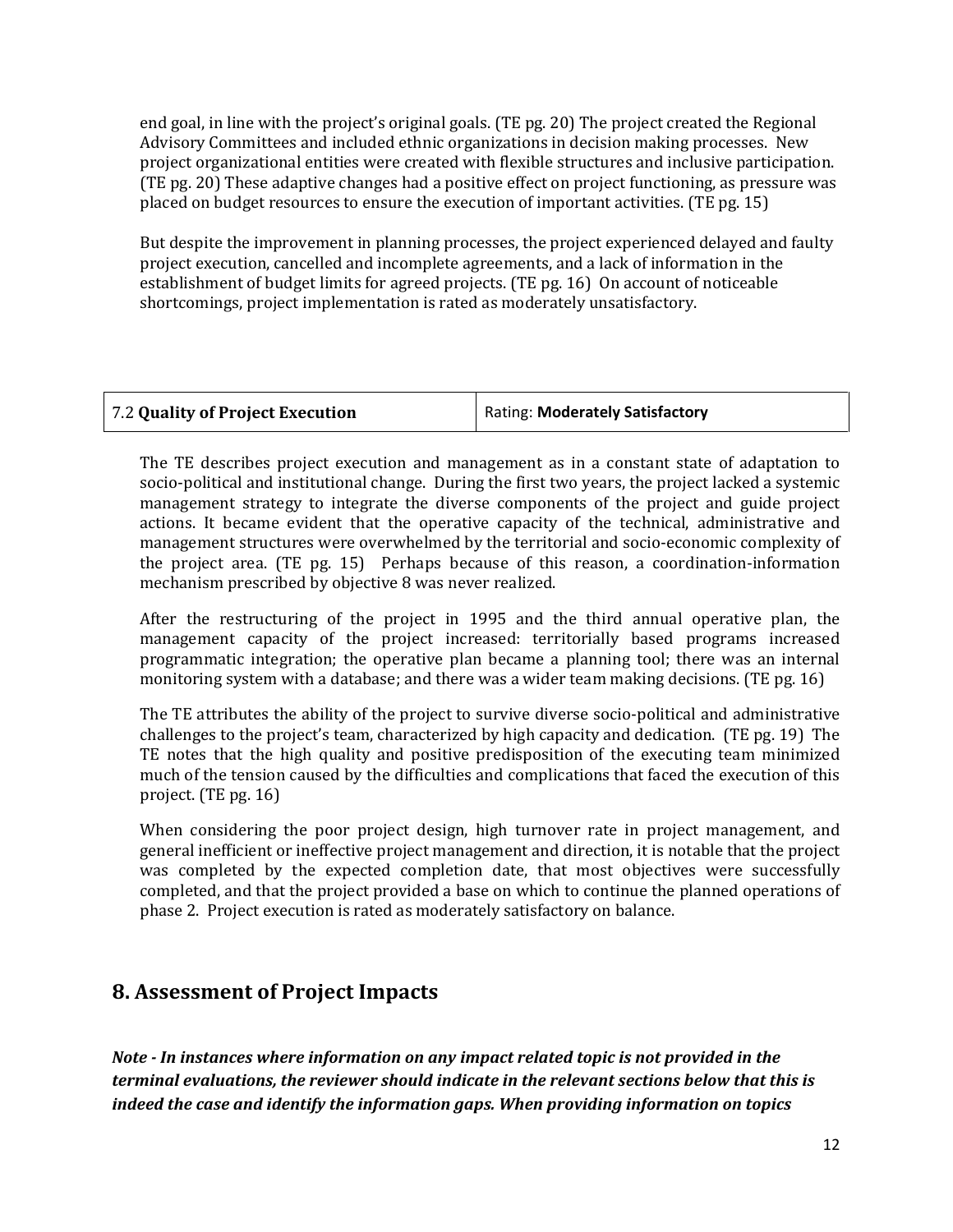#### *related to impact, please cite the page number of the terminal evaluation from where the information is sourced.*

**8.1 Environmental Change.** Describe the changes in **environmental stress and environmental status** that occurred by the end of the project. Include both quantitative and qualitative changes documented, sources of information for these changes, and how project activities contributed to or hindered these changes. Also include how contextual factors have contributed to or hindered these changes.

The TE does not mention or provide any evidence of changes in environmental stress or environmental status. Though new management plans and significant improvements in the environmental management capacity of the region may indeed result in improved environmental status, there is no direct evidence of this provided in the TE.

**8.2 Socioeconomic change.** Describe any changes in human well-being (income, education, health, community relationships, etc.) that occurred by the end of the project. Include both quantitative and qualitative changes documented, sources of information for these changes, and how project activities contributed to or hindered these changes. Also include how contextual factors have contributed to or hindered these changes.

The TE documents widespread changes in the social organization in the regions where the project was implemented, including the creation of new organizations, the strengthening of existing ones, and the creation of networks of organization with increased bargaining power. This is documented in this TER in various bullet points listed under section 8.3, "Capacities". Thus it is possible to conclude that this project improved community relationships, and thus caused significant socioeconomic change.

**8.3 Capacity and governance changes.** Describe notable **changes in capacities and governance that can lead to large-scale action** (both mass and legislative) bringing about positive environmental change. "Capacities" include awareness, knowledge, skills, infrastructure, and environmental monitoring systems, among others. "Governance" refers to decision-making processes, structures and systems, including access to and use of information, and thus would include laws, administrative bodies, trust-building and conflict resolution processes, informationsharing systems, etc. Indicate how project activities contributed to/ hindered these changes, as well as how contextual factors have influenced these changes.

a) Capacities (awareness, knowledge, skills, infrastructure, environmental monitoring systems)

The TE lists the following project accomplishments related to capacities:

- Publication of various studies, including : "Walschburger,T. Y Herrera, M. *Conocimiento, Investigación y Conservación de la Biodiversidad en el Chocó Biogeográfico Colombiano*", which includes a biogeographic zoning based on hydrological watersheds, and "Mahecha Vega, Gilberto. *Fundamentos y Metodología para la identificación de plantas",* which includes methodologies and tools to identify plants and their traditional uses. (TE pg. 36)
- Environmental geological study of Quibdó. (TE pg. 37)
- Production of flora and fauna inventories, including inventories for coleoptera, entomofauna, and entities that cause agricultural plagues. (TE pg. 37)
- Evaluation of traditional production systems, including the use of wild fauna, and the determination of adequate size of territories for their sustainable use, concentrated in the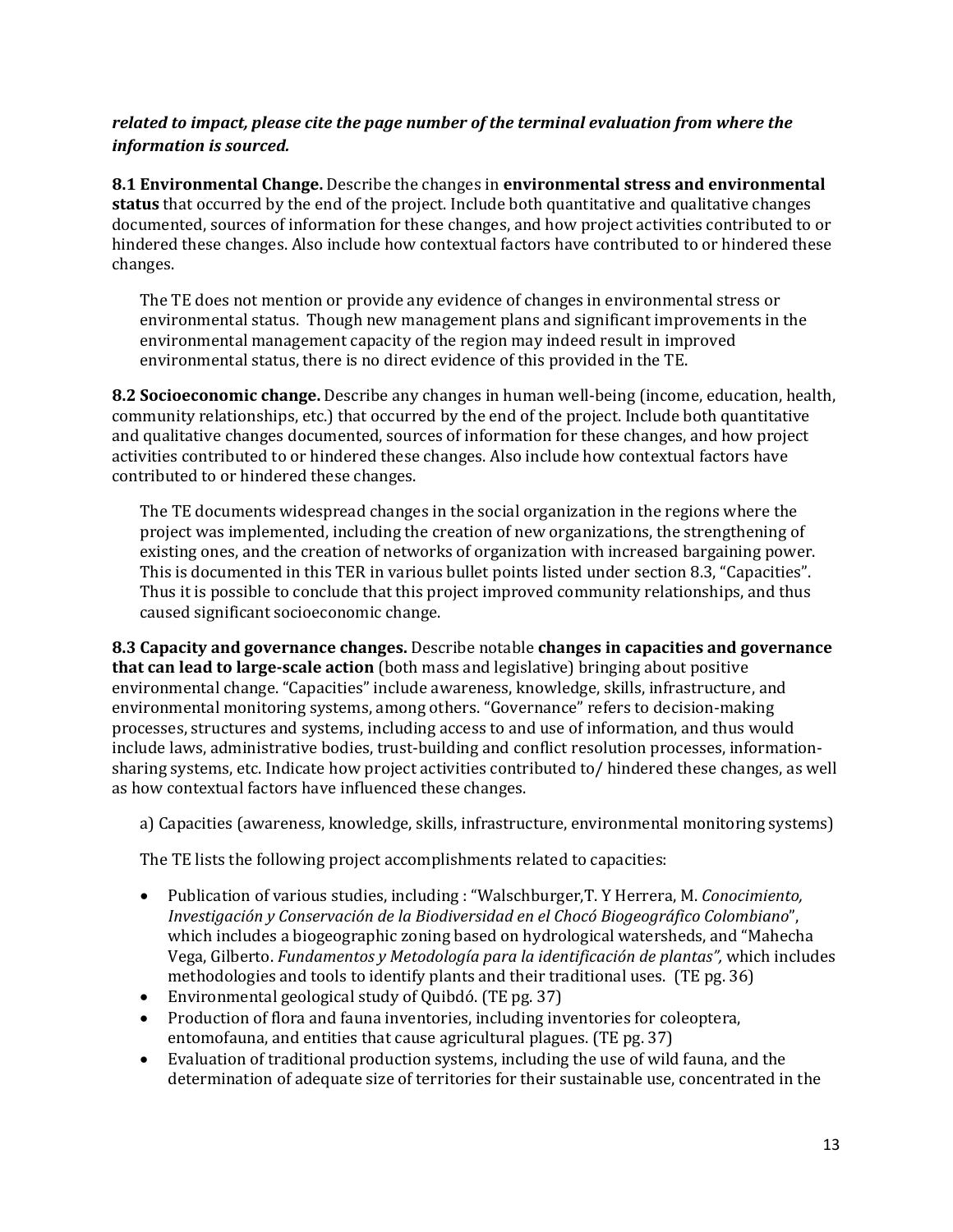Afro communities of Nariño, Valle and Chocó, and in the peasant Andean communities of Nariño. (TE pg. 37)

- Evaluation and environmental impact assessment of the main productive activities, including those involving wood, African palm, banana, shrimp, hearts of palm, piangua mollusk, and gold. Publications of these high quality studies are of great value to local development planning. (TE pg. 37)
- Development of methodologies to evaluate the state of conservation, using bioindicators (raptors, insects). (TE pg. 37)
- Establishment of permanent research areas (parcelas permanentes de investigación, PPI). (TE pg. 37)
- Recovery of traditional practices, including medicinal and food gardens, and traditional knowledge. (TE pg. 37) This recovery, use and consumption of medicinal and nutritious plants has strengthened women led organizations, including the Chiyangua Foundation, the Black Hands Association, the Support to Woman Association, and the Promotion of the Mary Auxiliary Woman Group. Many of these organizations now belong to the Network of Feminine Organizations of Matamba and Guasa. (TE pg. 38) This recovery also led to the creation of the Environmental Network of Sages, which now participate in municipal government, and the association of the midwives of Charco. (TE pg. 37, 39)
- Development of pilot projects to create export products, including butterfly breeding, and to develop sustainable local animal production, including aquaculture, butterfly breeding and subsistence hunting. (TE pg. 37)
- Support to the establishment of indigenous scientific infrastructure, including the Indigenous Biological Research Center of Amené. (TE pg. 38)
- Strengthening and training of various local and regional entities, including: the Herbarium at the National University of Medellín (conducted studies for the permanent research areas, PPI); the Integrated Peasant Association of Atrato (conducted evaluations of traditional production systems); the Wounaan indigenous organization; training of raptor observers; participation of local inhabitants of the Cajambre, Naya y Yurumanguí rivers in determining the best use of territories. (TE pg. 38) Organizational strengthening led o the establishment of ASOPRODESA, the consolidation of the feminine community in Santa Bárbara del Mar, a new organization in the ethnic territories of the Timbiquí river. (TE pg. 52)
- Training and capacity building of community leaders in the design, production and distribution of communications. (TE pg. 51)
- Education of 80 students on biodiversity issues and environmental awareness. Training of 200 individuals on issues of laws, women and the environment, and widespread communication. (TE pg. 52)
- Scientific Expedition to the Coastal Mangrove Corridor, with the participation of various local organizations. Produced an evaluation of mangrove productivity, and reports that were shared with various stakeholders. (TE pg. 38) Subsequent management activities included technology transfer to develop artisanal capacities for fish and piangua mollusk aquaculture, and the creation of 2 community groups for the management of the region (Association of Aquaculturers and Mollusk and Crustacean Collectors, ALMAR). (TE pg. 19)
- The recovery of 8 traditional rice seed varieties, which enabled the creation of 19 work groups. (TE pg. 19)
- The management of a hunting region on the Mexicano river increased the capacity of the Santa Rosa, Bellavista and Guayabo communities to monitor and manage wildlife, and crated the Association of Hunters of the Mexicano Rivers. (TE pg. 39)
- Increased capacity for ecosystem management, aquaculture, social communication and participation for the Community Council of Patía River. (TE pg. 54)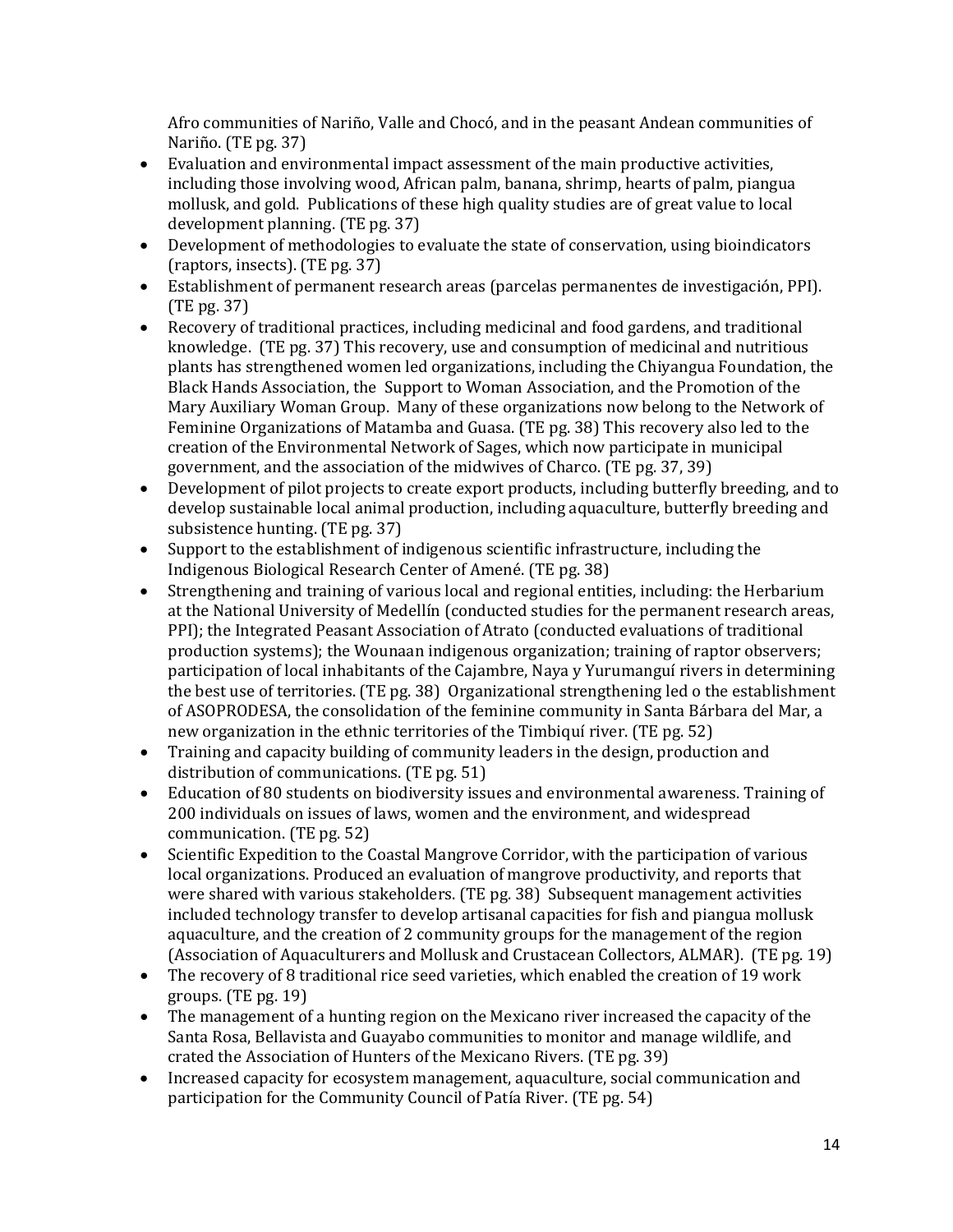b) Governance (laws, administrative bodies, trust-building and conflict resolution processes)

- The creation of 2 community groups for the management of a mangrove region (Association of Aquaculturers and Mollusk and Crustacean Collectors, ALMAR). (TE pg. 19)
- At least 22 proposals for natural areas set aside for protection or use of natural resources including: Biological Corridor PNN Munchique Rio Naya, Ensenada de Tumaco Reserve Area, Laguna de Piusbí Protected Area, Rio Ciego Zone, wildlife management in the territories of the Waunana community, and use of wildlife in the Afro community lands of the Naya transect. (TE pg. 37) Also the proposal for the Gran Cumbal Community Reserve. (TE pg. 54)
- A revised management plan for the mangroves of the Santa Bárbara del Mar community. (TE pg. 53)
- Strategic management plans formulated for Gran Cumbal Community Reserve, Chimbuza Lagoon, and Cortina Verde Mandela Natural Reserve. (TE pg. 14)

**8.4 Unintended impacts.** Describe any impacts not targeted by the project, whether positive or negative, affecting either ecological or social aspects. Indicate the factors that contributed to these unintended impacts occurring.

The TE does not mention any unintended impacts caused by the project.

**8.5 Adoption of GEF initiatives at scale.** Identify any initiatives (e.g. technologies, approaches, financing instruments, implementing bodies, legal frameworks, information systems) that have been **mainstreamed, replicated and/or scaled up** by government and other stakeholders by project end. Include the extent to which this broader adoption has taken place, e.g. if plans and resources have been established but no actual adoption has taken place, or if market change and large-scale environmental benefits have begun to occur. Indicate how project activities and other contextual factors contributed to these taking place. If broader adoption has not taken place as expected, indicate which factors (both project-related and contextual) have hindered this from happening.

The TE provides evidence of mainstreaming of environmental management tools and methods into management plans within the project area. There is no evidence provided in the TE of project activities being replicated in places outside the project area, or of project activities being scaled up to either higher governance levels or larger areas of land.

# **9. Lessons and recommendations**

9.1 Briefly describe the key lessons, good practices, or approaches mentioned in the terminal evaluation report that could have application for other GEF projects.

The TE discusses the lessons learned during project implementation on pages 17-20, and on pages 78-82. The main lesson is the negative effects caused by an overly ambitious project design with lofty goals and no practical methodology for obtaining those goals. (TE pg. 19) The TE notes that the project design process "maintained a distance" from a complex and changing reality, and instead reflected the scientific and institutional priorities of a small group, instead of the necessities of the Afro and Indigenous communities. This distance "produced an ambitious" project document that presented many problems during the implementation phase. (TE pg. 18)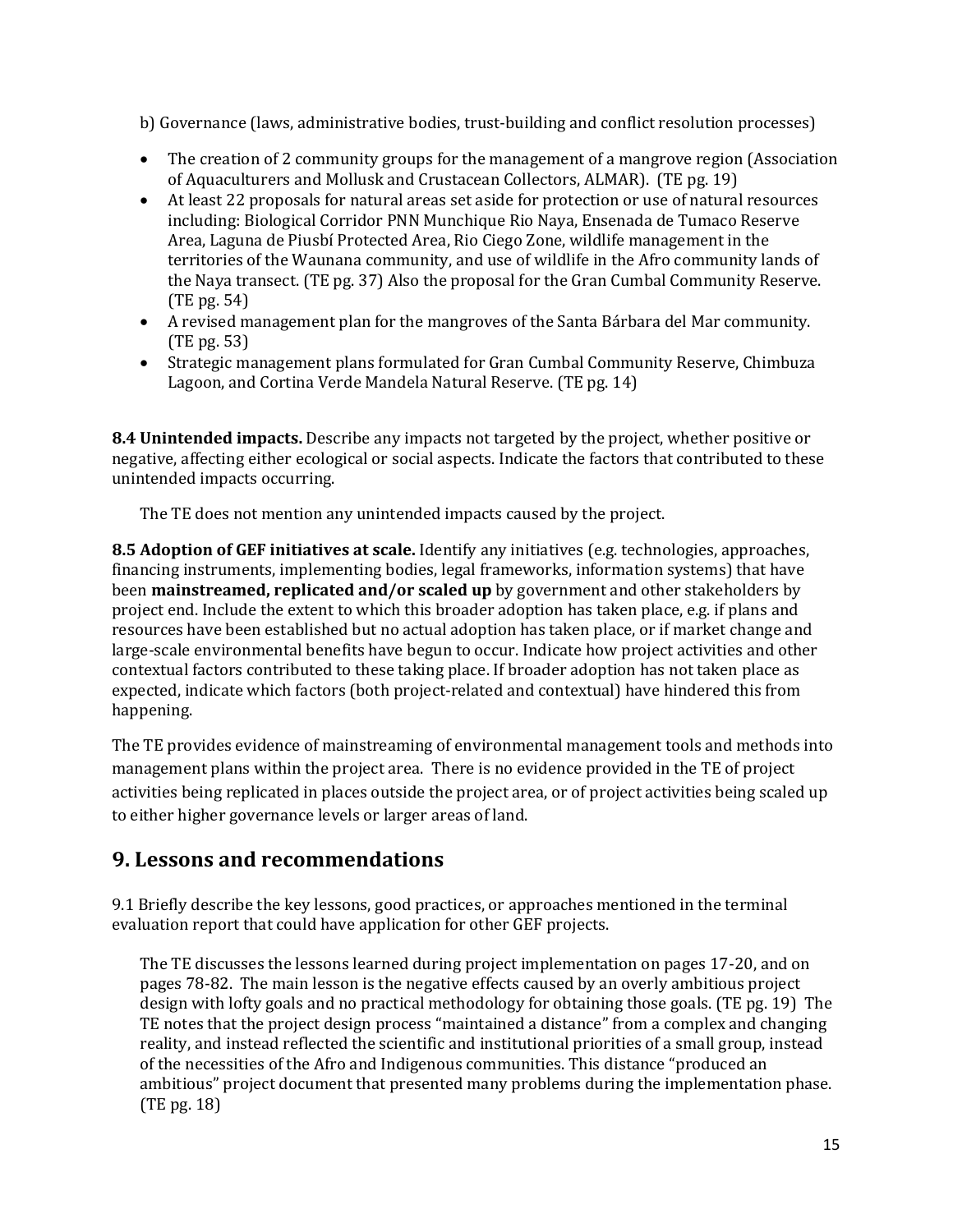Another important lesson is the importance of a monitoring and evaluation plan, and the negative consequences that are caused with the absence of such a plan. (TE pg. 19-20) The TE also stresses the importance of a transparent communications system, particularly important for community participation. (TE pg. 21)

9.2 Briefly describe the recommendations given in the terminal evaluation.

The TE provides recommendations on pages 21 to 24, and on pages 84-88. These recommendations are summarized here:

- The importance of a participatory process in project design, which should include clear information regarding financing processes and activity approval processes, and a clear explanation of why and how project components are changed during the design phase. (TE pg. 21)
- A "gestation" period during which ambitious projects are designed and structured should last up to two years. (TE pg. 22)
- Sufficient time allocated for complex projects like these, at least six years. (TE pg. 22)
- Projects should focus either on strengthening the local/community organization level, or the institutional governmental level, but not both simultaneously. (TE pg. 22)
- Project execution should include obligatory communication activities, including trained communication personnel, and personnel knowledgeable of GEF processes. (TE pg. 22)
- Budgets should include the costs of technical transfers, and the costs of community participation. (TE pg. 22)
- All Project Documents should include a monitoring and evaluation plan. (TE pg. 22) Evaluative processes should be incorporated into the administrative structures of all GEF funded projects. (TE pg. 23) Socialization and auto-evaluation activities are an innovative and participative methodologies which should be adopted in all GEF funded projects. (TE pg. 23)
- External technical assistance proved very helpful in this project, and should be continued in future GEF funded projects. (TE pg. 23)
- Horizontal management structures with a simple hierarchy that remain flexible are recommended for all GEF funded projects. (TE pg. 23, 25)
- The establishment of spaces for dialogue to coordinate conservation and development, respectful of local community practices. (TE pg. 23)
- Annual operating plans that are receptive to environmental changes during project implementation. (TE pg. 23, 24)
- An agreement should be reached with all participants on the criteria for project approval. (TE pg. 24)
- An information management system, at best digitalized. (TE pg. 24)